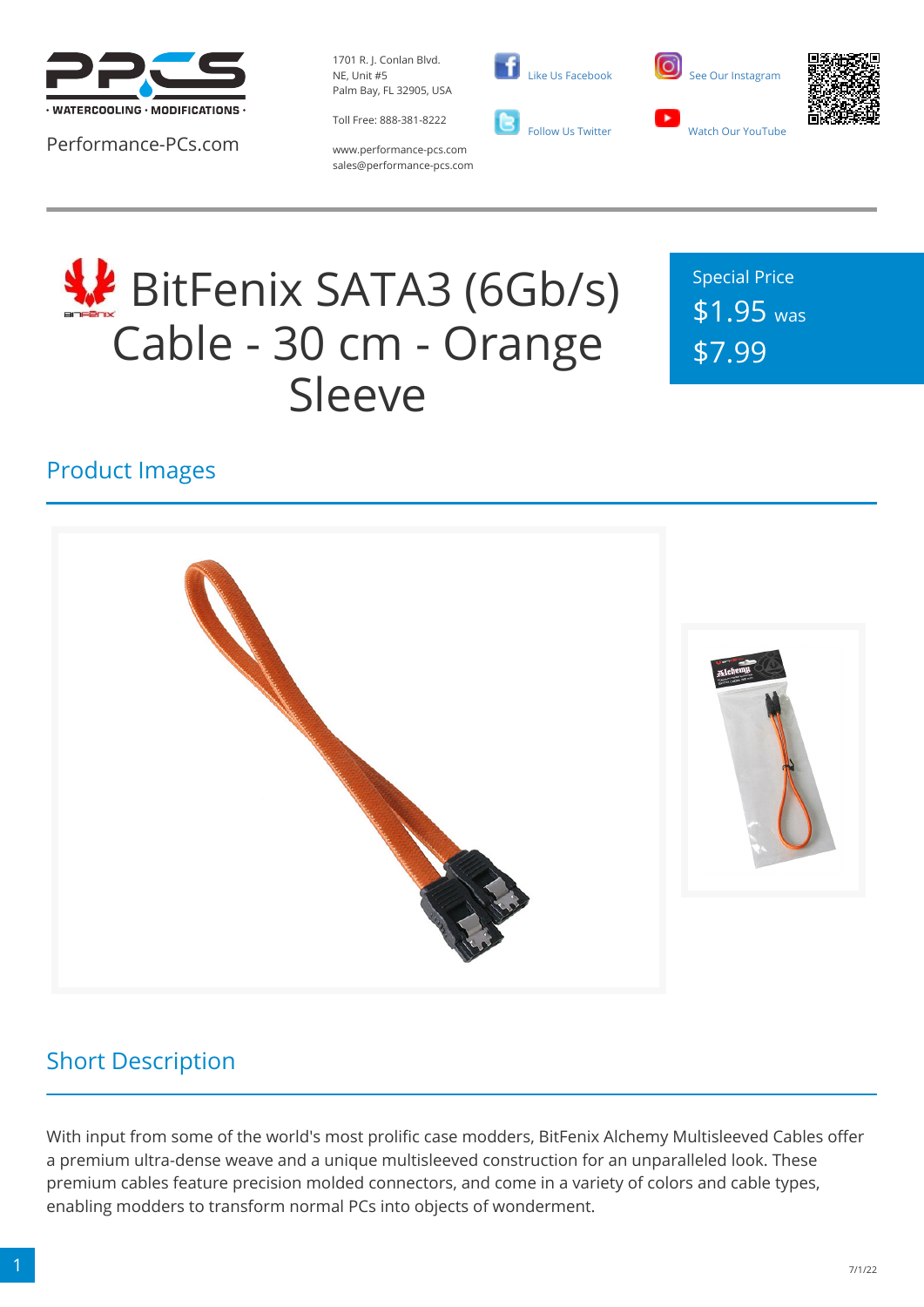With input from some of the world's most prolific case modders, BitFenix Alchemy Multisleeved Cables offer a premium ultra-dense weave and a unique multisleeved construction for an unparalleled look. These premium cables feature precision molded connectors, and come in a variety of colors and cable types, enabling modders to transform normal PCs into objects of wonderment.

#### Features



**Premium Ultra-Dense Weaver** 

One look and it's easy to see why BitFenix Alchemy Multisleeved Cables are superior to the competition. They use a premium ultra-dense weave - several times denser than your typical sleeved cable. This level of quality means is that the cable underneath the sleeve is completely not visible, making Alchemy Multisleeved Cables the best available on the market.



Multi-Sleeved Construction

Alchemy Multisleeved Cables don't cut any corners. Each individual cable is wrapped in that luxurious premium ultra-dense weave sleeves, giving the entire cable a unique look.



Multiple Colors and Cable Types

Alchemy Multisleeved Cables come in a large variety of colors and cable types. No matter what creation you are picturing, Alchemy as the right cables to complete your vision.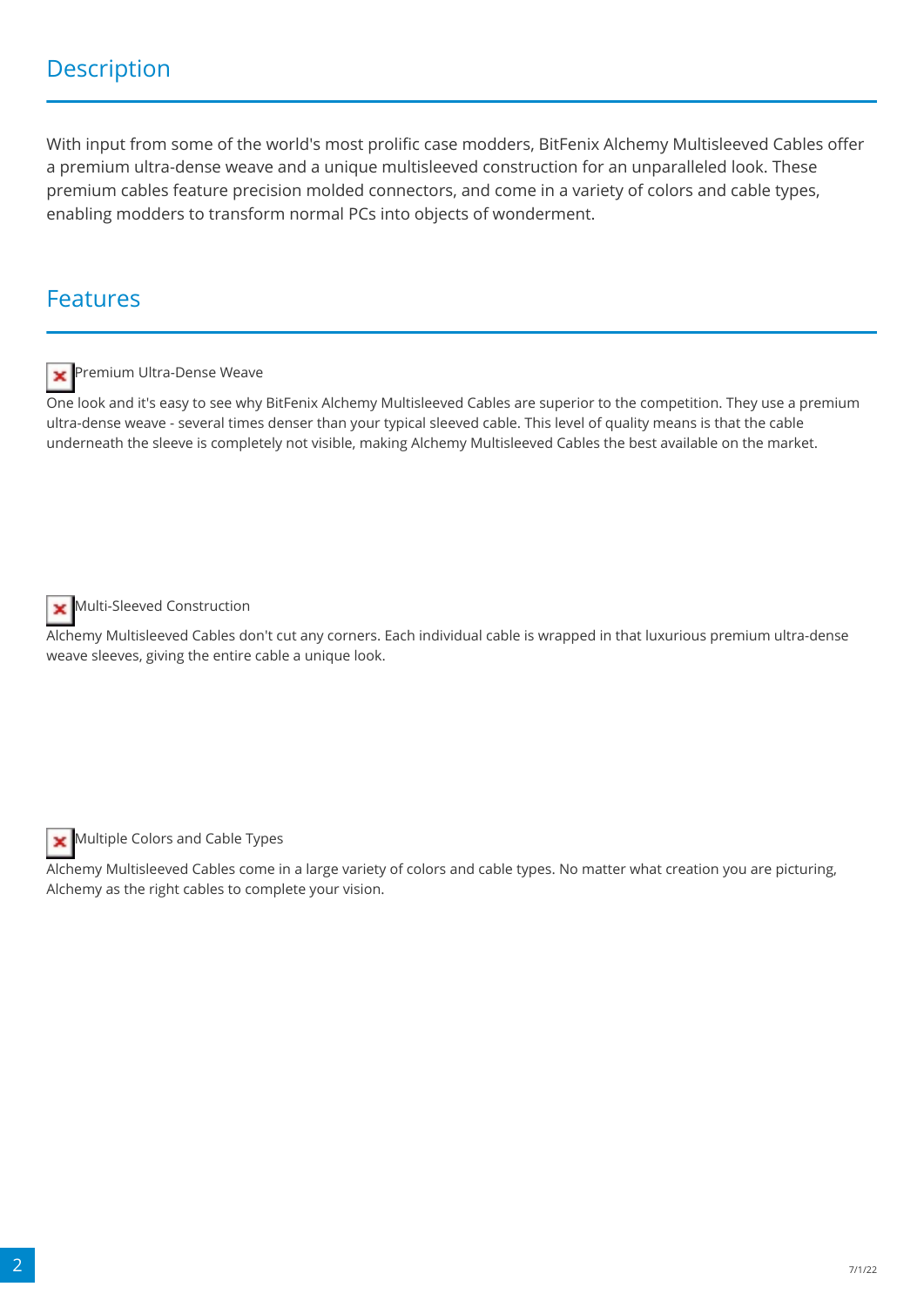

**High Quality Cable Assembly** 

Alchemy Multisleeved Cables are manufactured using the strictest manufacturing procedures and standards, ensuring that every cable not only looks great, but also performs as a cable should.

**R** Precision Molded Connectors

All Alchemy Multisleeved Cable connectors are precision crafted to comply with connector size and shape standards. This means that completing your modding project with them is always headache-free.

#### Specifications

Cable Types:

**Type: Available Lengths (cm): Available Colors:**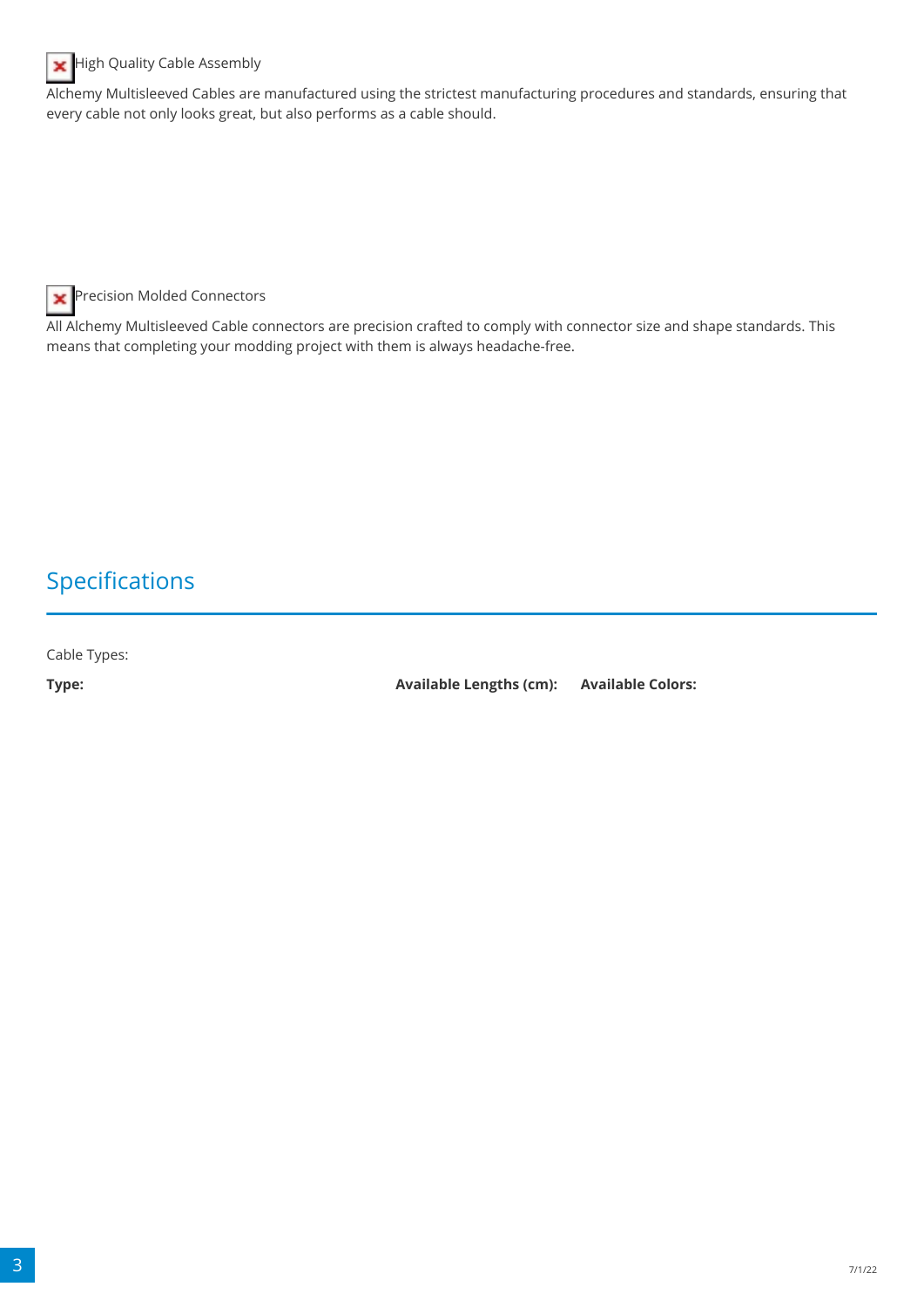| Fan adapter cable (3 fans to one connector)    | 60                                 |                                                   |
|------------------------------------------------|------------------------------------|---------------------------------------------------|
| Molex to 4 x SATA Power                        | 20                                 |                                                   |
| Molex to 3 fan adapter 12V                     | 20                                 |                                                   |
| Molex to 3 fan adapter 7V                      | 20                                 |                                                   |
| Molex to 3 fan adapter 5V                      | 20                                 |                                                   |
| Molex extension                                | 45                                 |                                                   |
| Intel ATX-4 pin extension                      | 45                                 |                                                   |
| Intel EPS 8-pin extension                      | 45                                 |                                                   |
| ATX 24-pin extension                           | 30                                 | Black, White, Red, Blue, Orange, Silver,<br>Green |
| Internal USB connection                        | 30                                 |                                                   |
| SATA cable w/sleeve                            | 30                                 |                                                   |
| PWM fan extension                              | 30                                 |                                                   |
| Molex to SATA power extension                  | 45                                 |                                                   |
| 6-pin video card extension                     | 45                                 |                                                   |
| 8-pin video card extension                     | 45                                 |                                                   |
| Molex to 3 molex extension                     | 60                                 |                                                   |
| Audio extension                                | 45                                 |                                                   |
| 2-pin chassis I/O (PWR/RST/HDD/Etc.)           | 30                                 |                                                   |
| Specifications:                                |                                    |                                                   |
| Model:                                         | <b>Connector Types:</b>            | <b>Wire Gauge:</b>                                |
| Fan cable extension 30, 60 and 90cm            | 3-pin male to 3-pin female         | 26AWG(7/0.16)                                     |
| Fan adapter cable (3 fans to 1 connector) 60cm | 3-pin male to 3 x female 3-pin     | 26AWG(7/0.16)                                     |
| Molex to 4 x SATA Power 20 cm                  | Male molex 4-pin to 4 x SATA Power | 18AWG(34/0.18)                                    |
| Molex to 3 fan adapter 12V 20 cm               | 4-pin male to 3 x male 3-pin fan   | 26AWG(7/0.16)                                     |
| Molex to 3 fan adapter 7V 20 cm                | 4-pin male to 3 x male 3-pin fan   | 26AWG(7/0.16)                                     |
| Molex to 3 fan adapter 5V 20 cm                | 4-pin male to 3 x male 3-pin fan   | 26AWG(7/0.16)                                     |
| Molex extension 45 cm                          | 4-pin male to 4-pin female         | 18AWG(34/0.18)                                    |
| Intel ATX-4 pin extension 45 cm                | 4-pin male to 4-pin female         | 18AWG(34/0.18)                                    |
| Intel EPS 8-pin extension 45 cm                | 8-pin male to 8-pin female         | 18AWG(34/0.18)                                    |
|                                                |                                    |                                                   |

Fan cable extension 30, 60, 90